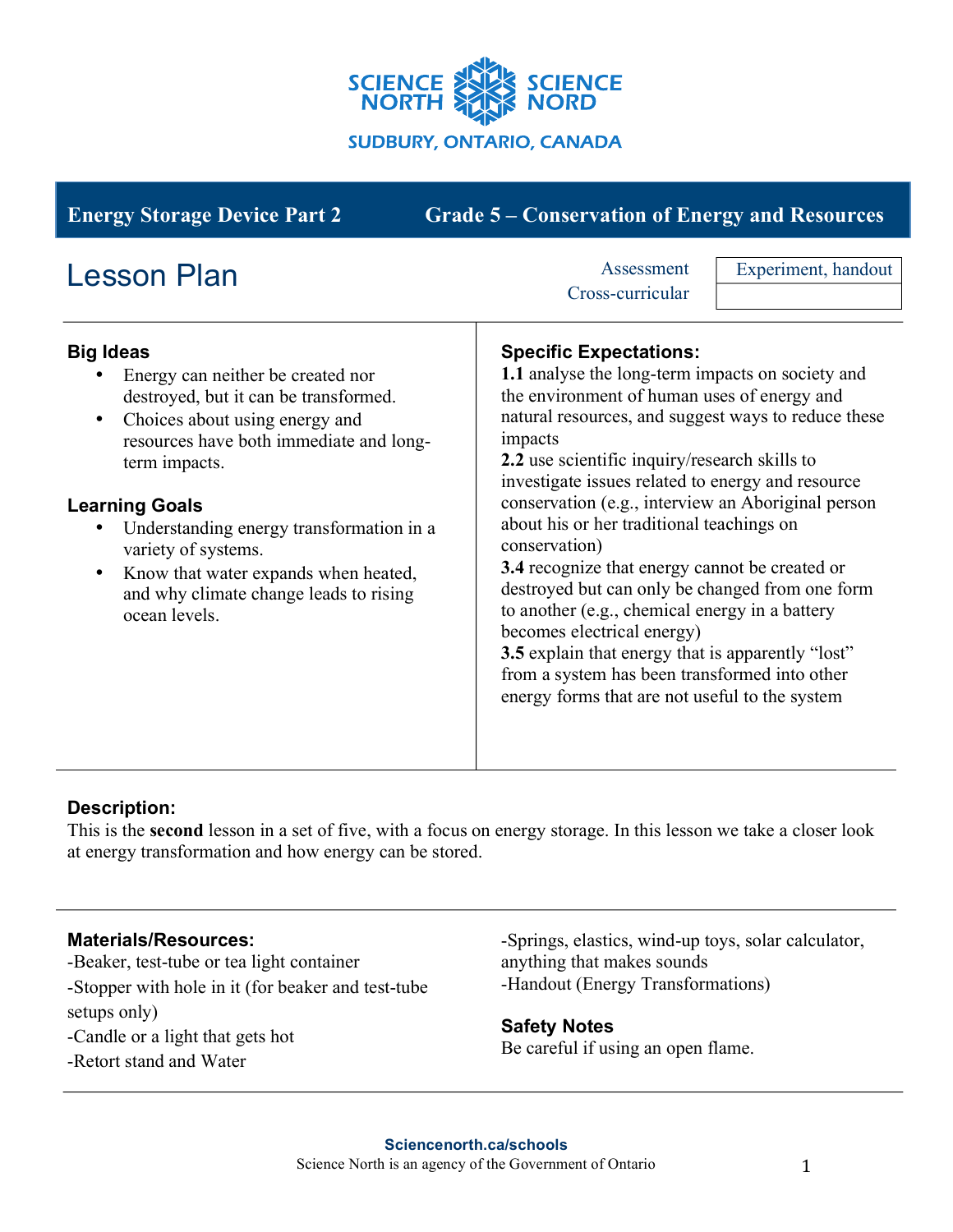### **Introduction**

We have already seen in yesterday's lesson that energy can be transformed from one type into another. Today we will investigate this some more.

- If you did not do the food burning experiment in the last class you may want to do this to start the class. Otherwise refer to any example of burning, such as a log of wood.
- Let's start with yesterday's example, when we burned a piece of food. How was energy transformed in that experiment?
	- o The chemical energy of the food was turned into heat energy. There may have also been a small amount of sound energy.
	- o Where did that chemical energy come from? (Solar so energy was transformed from solar to chemical before – through photosynthesis).
- Now it's the student's turn to figure out the energy transformation(s) that take place in several processes.

# **Action**

## **Transforming Energy**

Students select from the following items: springs, elastics, wind-up toys, solar calculator, anything that makes sounds – for example greeting cards, toys, crinkly materials. **Give them the handout (Energy Transformations) to fill out as they go.**

### **Doing the experiment:**

- Groups of 2 or 3 will work well for this activity.
- Almost ANYTHING you can think of will involve energy being transformed. (Give some hints/ideas if necessary).
- Students come up with a procedure of an experiment to take your item through (e.g. drop it, wind it up and release, etc.).
- Do the experiment several times. Think carefully of all the things that happen. What form of energy is involved with each step?
	- o Circulate to help students understand the energy transformations taking place in their experiment.
- Write down the energy transformations you think take place.

#### **Discuss the results:**

- Ask for volunteers or pick students to explain what they did and how energy was transformed in the process.
- As you go you will have to explain what some of the different forms of energy are those you might not have defined yet the previous day. For example, potential energy is the energy possessed by a body by virtue of its position relative to others, stresses within it, electric charge, and other factors. In other words, the object has the POTENTIAL to do something, when it is released etc.
- Here are some common experiments that are very good to discuss:
	- o **Dropping an object.** Energy is transformed from gravitational potential energy to kinetic energy. Once it lands it may bounce back – energy transforms back into potential from kinetic etc. Eventually all energy of the object is lost. Well actually it has been released as sound, heating (a small amount), maybe by moving carpet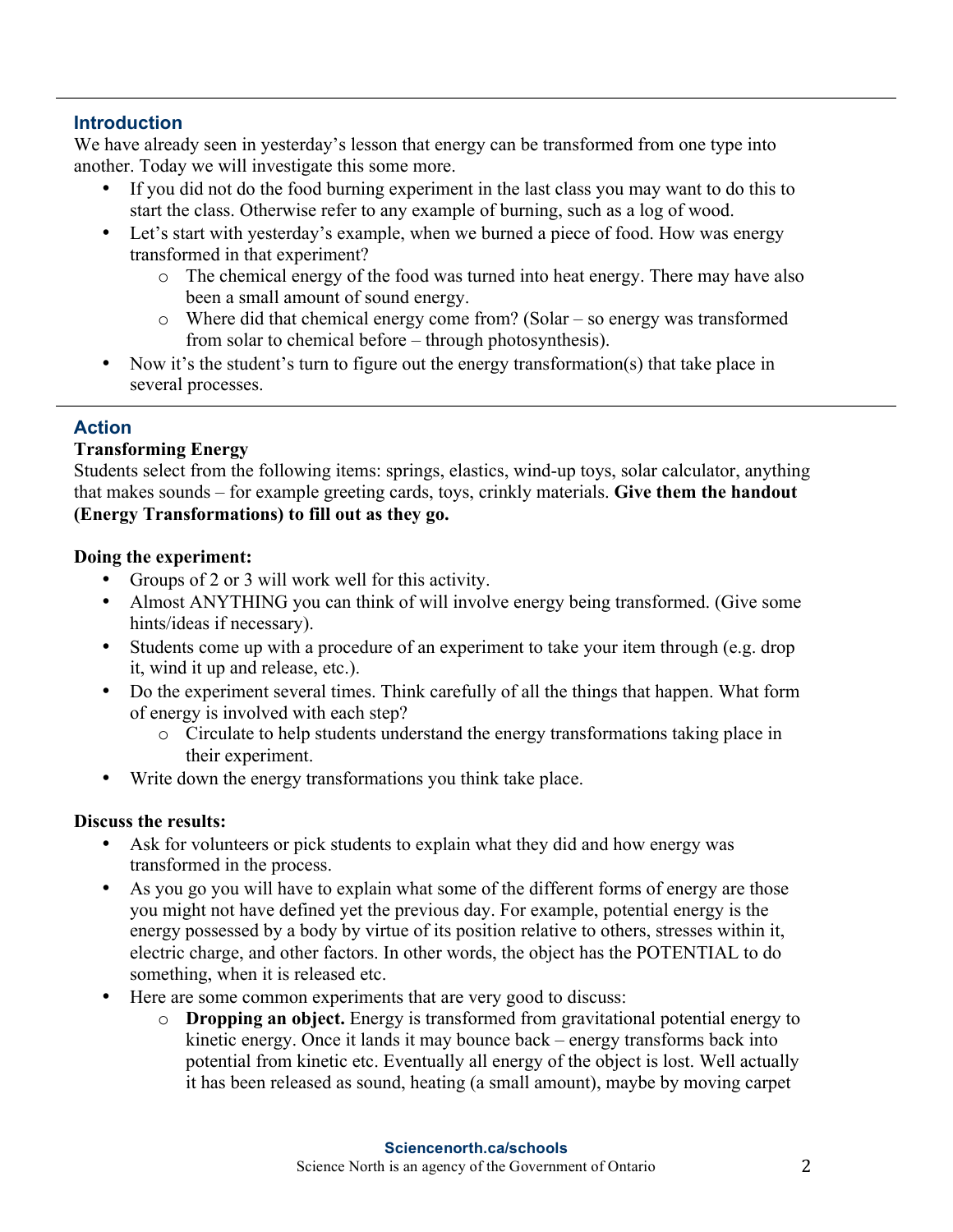hairs, and certainly by creating air flow – i.e. moving air molecules (that is air resistance, a type of friction)

- o **Making a sound.** Energy is transformed from chemical (in the body) to mechanical (moving our body) to sound energy (or to electric and then to sound energy if using a gadget). In your ear mechanical energy is created as your eardrum moves!
- o **Extending something elastic (also applies to wind-up toys).** Energy is transformed from mechanical (moving your body) to Elastic potential energy. Then the potential energy is transformed into kinetic energy when we let the object go.

#### **Heating Water Demo**

Heating water is a great example of an energy transformation. It is also an example that has great relevance as our oceans are heating due to climate change. As water heats it expands, which are the main reason oceans are rising (melting glaciers are also contributing, but to a lesser extent).

- **If you have a beaker or test-tube:** Fill it with water. Place the stopper (with hole in it) on it. Insert straw through the hole and seal with putty or glue if necessary. Attach beaker to retort stand and place over a candle (for quick results) or shine a light on it (and give it about 10 minutes)
- **If you have a tea light container:** secure the empty container above an unlit tea light (for example using a retort stand). Fill the container with water TO THE BRIM but don't let it overflow. Light the tea light under it.
- **What happens?** After a while you should see the water rising through the straw or overflowing the tea light container. It is expanding! Heat is transferring from the candle to the water. As water heats up it expands.
	- o This is in fact the main reason oceans will rise due to climate change! As the Earth's atmosphere heats up due to trapped greenhouse gases, the oceans absorb some of this extra heat and also get warmer. They then expand.
	- o At the time of the dinosaurs our oceans were over 300 metres higher at one time!
	- o What would the world look like if the water levels rose? Have a look here: http://geology.com/sea-level-rise/
- **Energy is being STORED in the oceans.** Just as energy is being stored in the hot water we made in the classroom. Tomorrow we will explore the topic of energy storage in may more examples!

# **Consolidation/Extension**

## **Steam Powered Rocket-Boat**

- To end the class you can do an experiment to really capture the students' interest. We suggest running a steam-powered rocket boat!
- This is a great application of the concept of energy storage in hot water and steam.
- Instructions can be found here: http://www.energyquest.ca.gov/projects/steamboat.html